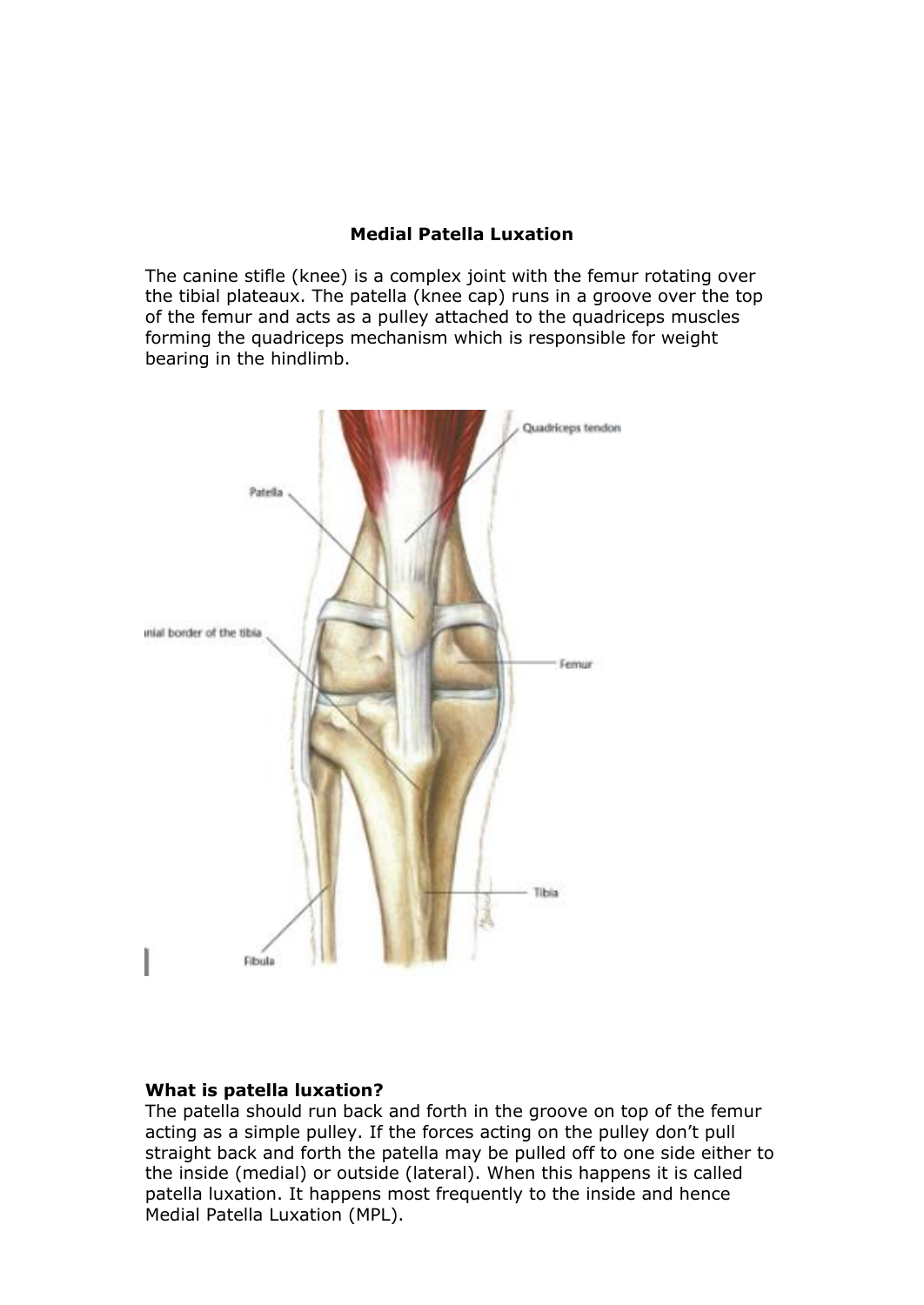## **Patella luxation grading and causes**

The degree of MPL is judged on a scale (1 to 4). Severe cases where the patella is always luxated and cannot be easily repositioned are graded 4, cases where the patella only occasionally comes out but spontaneously returns are graded 1. The grade of luxation is important as it has a direct influence on prognosis with surgery. The cause of the luxation is some form of bony change that leads to the direction of pull from the top of the quadriceps to the tibial tubercle being outside of the groove. This can be a change in the femur or the tibia and determining where this is, is vitally important to planning correction.



With the patella slipping off to the side occasionally or continuously the affect is both mechanical, painful and leads to stresses developing elsewhere in the joint as well as developing Osteo Arthritis (OA).

Clinically the signs you see depend on the grade of MPL and whether there are significant other problems such as Osteoarthritis (OA) and cruciate injury.

Grade ¼ cases will only occasionally skip along on three legs, grade 2/4 cases will spend more time lame and may show signs of arthritis (pain and stiffness especially after rest). Grade 4/4 cases are usually very severely debilitated because the secondary changes present will prevent the patella from returning to the groove it should run in, in these cases there may be very severe OA present.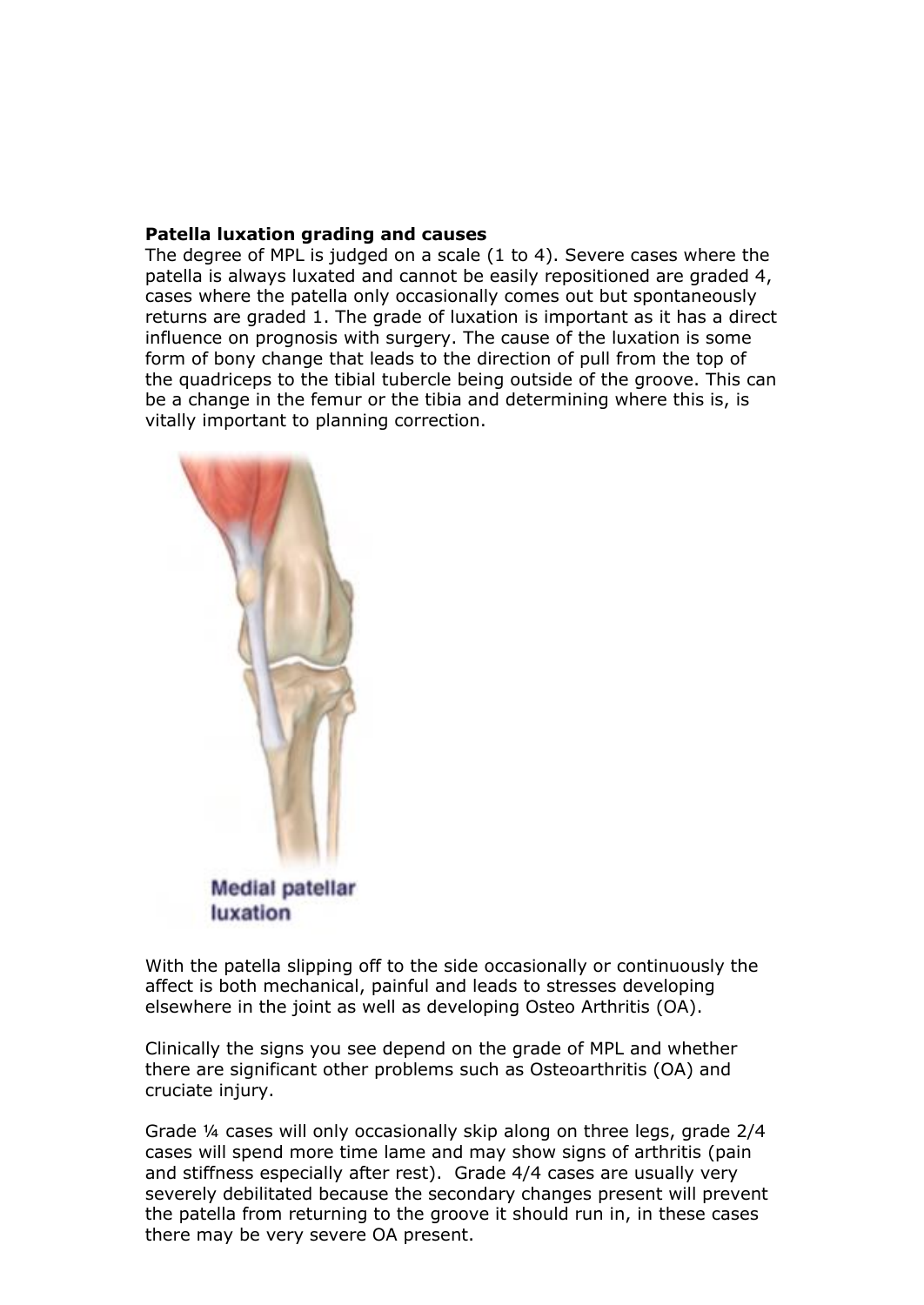

As well as the direct problem with the patella luxating significant further stress on the cruciate ligament will also occur and a link has been shown between patella luxation and cruciate ligament failure, added to this is the fact that should the cruciate fail it will also worsen the grade of luxation.

On the whole MPL is progressive, that is to say cases that have grade 1 as young dogs will go on to develop a worsening grade as they get older. Treating patella luxation early will hopefully prevent or slow down some of the other secondary problems and will prevent the grade of luxation from getting worse, **for this reason we advocate early surgical intervention and we also believe that dogs that show very early signs in the other leg should be carefully considered for prophylactic surgery** (treatment to prevent a problem developing in the future rather than treatment for a current problem).

#### **Investigations**

Careful clinical examination to rule out other causes of lameness and to assess the extent of changes and mechanical derangement is an important start point as well as a discussion of your dog's individual lifestyle and requirements. Clearly what is right for a young active dog will be different for an elderly dog but on the whole the majority of dogs will benefit from surgery.

If that is the case then we need to determine what is the underlying cause for the luxation in the individual dog and this is where CT is now crucial. Our imaging starting point for all cases of patella luxation is now CT. This is the Gold Standard for assessment of femoral shape which is the key determining factor as to what surgery needs to be performed. Although this used to be done from radiographs a CT scan takes less time and is significantly more accurate.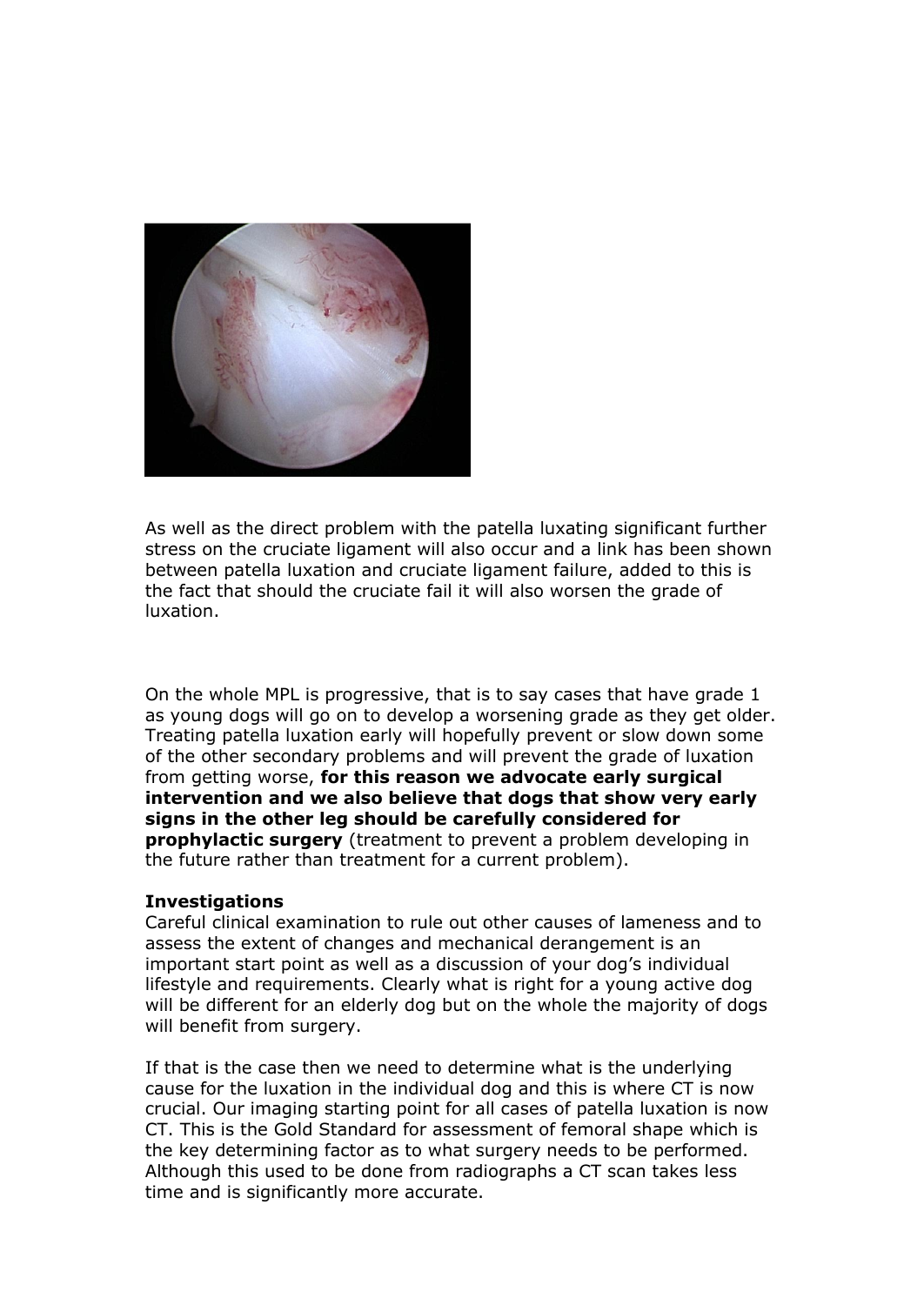

In the majority of cases the groove that the patella should run in will also be shallow because it has not formed normally, the CT scan gives us an excellent appreciation of the depth of the groove and also whether the progression of OA may have filled the groove with bony proliferations (osteophytes). From this we can then determine the best way to correct the patella luxation and more importantly minimise the risk of the surgery failing. Historically just applying one technique to surgical correction resulted in around 15% of cases failing to improve (this figure of 15% comes from a study published not that long ago and mirrors our previous experience), using our approach over the last three years (as of writing April 2020) our rate of failure has reduced to zero.

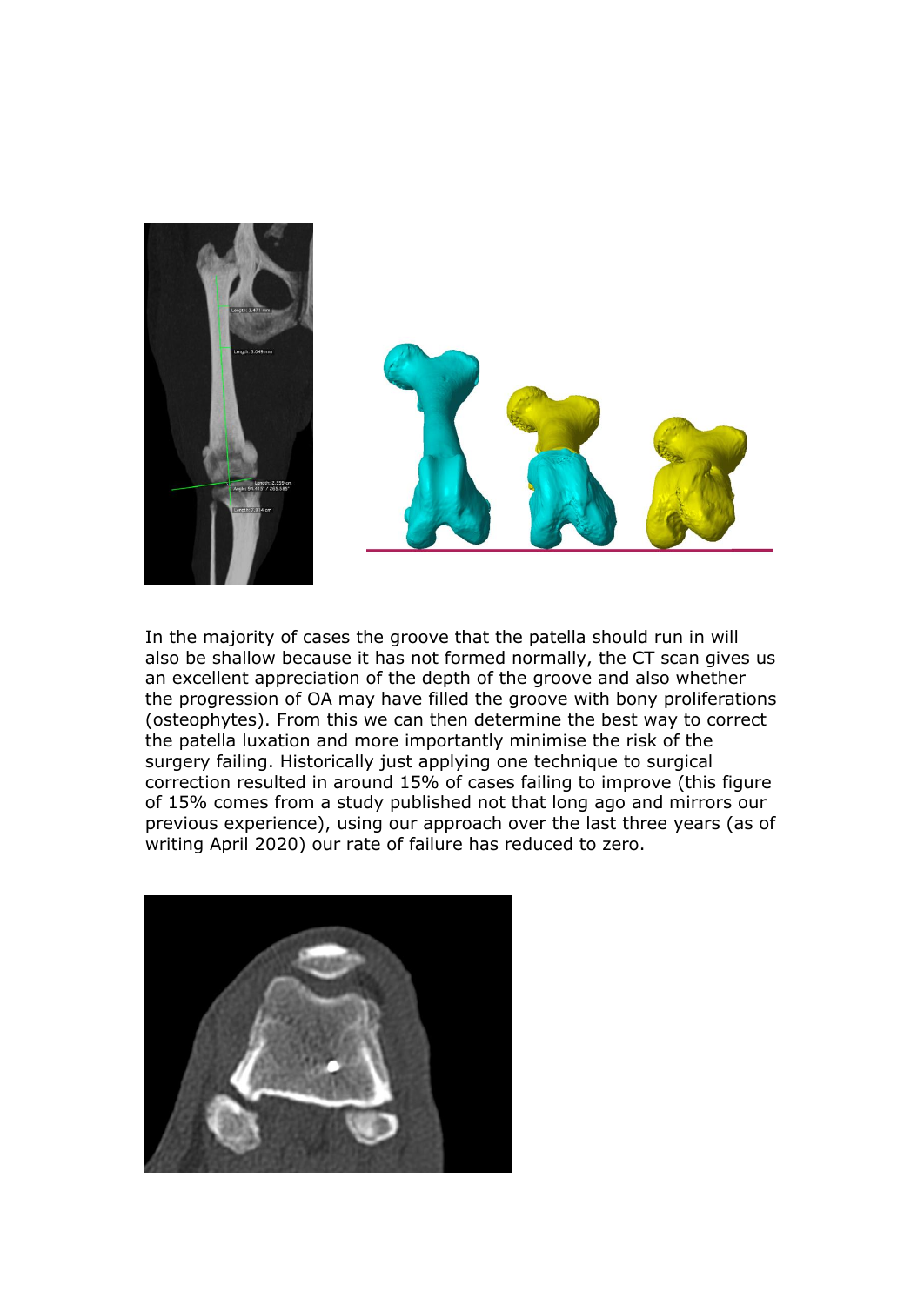## **Surgical Treatment**

• For cases that have a relatively straight femur, only mild OA and a shallow groove we would expect the traditional surgery involving deepening the groove (sulcoplasty), tightening the stretched capsule (imbrication) and straightening the quadriceps pull by cutting the tibia (tibial crest transposition) to be successful.





• For cases with a significant bend of the femur or Grade 4 cases with a mild bend of the femur we would expect to see a substantial improvement with femoral osteotomy. This is planned using the CT scans and computer aided design technology to create custom made guides to perform the surgery to improve accuracy and reduce surgical time. This is a major surgical intervention and cases will usually need to be hospitalised for 48 to 72 hrs.